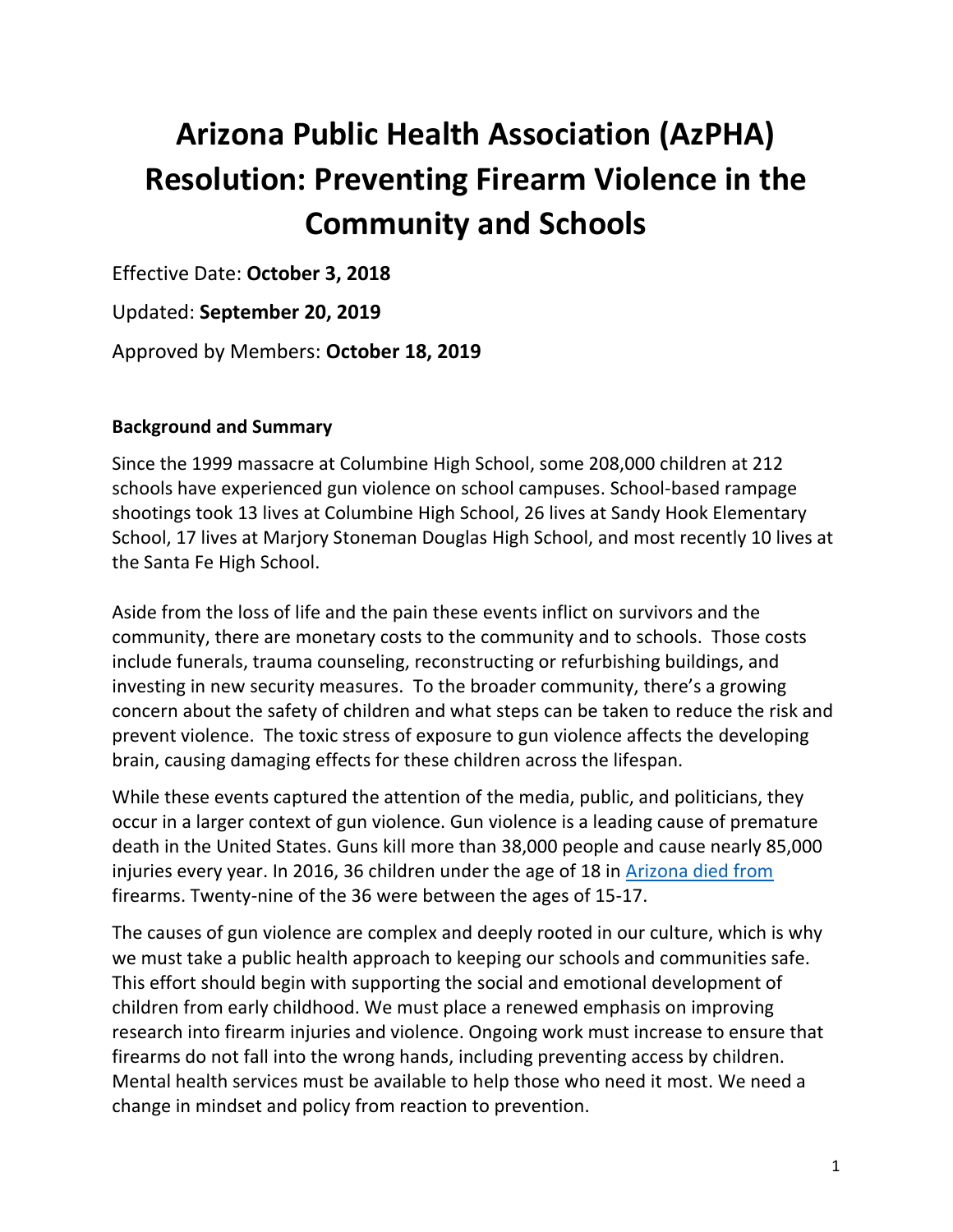*Whereas, the Arizona Public Health Association recognizes growing public concern over issues around gun violence and public safety, especially at schools; and*

*Whereas, some of the deadliest incidents have happened in the past six years resulting in loss of life and trauma for the surviving victims;* 

*Therefore, be it resolved that the Arizona Public Health Association supports:*

## **Interventions to improve the safety of students in the school environment:**

- The creation and evaluation of community- and school-based programs (including coalitions) targeting the prevention of firearm injuries including homicides and suicides.
- A national requirement for all schools to assess school climate and maintain physically and emotionally safe conditions that protect all students and adults from bullying, discrimination, harassment, and assault.
- Ongoing training and support for school-based, multi-disciplinary threat management teams that utilize behavior and facts to determine the credibility of threats of violence and evidence-based strategies to manage situations of potential violence.
- Reform of school discipline to reduce exclusionary practices and foster positive social, behavioral, emotional, and academic success for students.
- Funding for Mental Health First Aid and Youth Mental Health First Aid training in Arizona schools and communities. The funding for this program needs to be ongoing to reach new teachers and administrators every year.
- Adequate funding to provide staffing for school-based counseling services for the early identification of student behavioral health concerns with referral for treatment as necessary.
- Adequate funding to provide Suicide Prevention Training in schools because, as the American Foundation for Suicide Prevention reports, suicide is the leading cause of death for children ages 10-14 and the second leading cause of death for those aged 15-34.

## **Interventions to improve safety in the community environment:**

- Promoting a higher level of safety for gun ownership by supporting a multi-step approval process with criminal background checks for all firearm purchases including those at gun shows, on the internet and other private sales; waiting periods; and gun safety training.
- Implementation of a process such as a Domestic Violence Order of Protection (including judicial review) in Arizona wherein a gun would be removed from